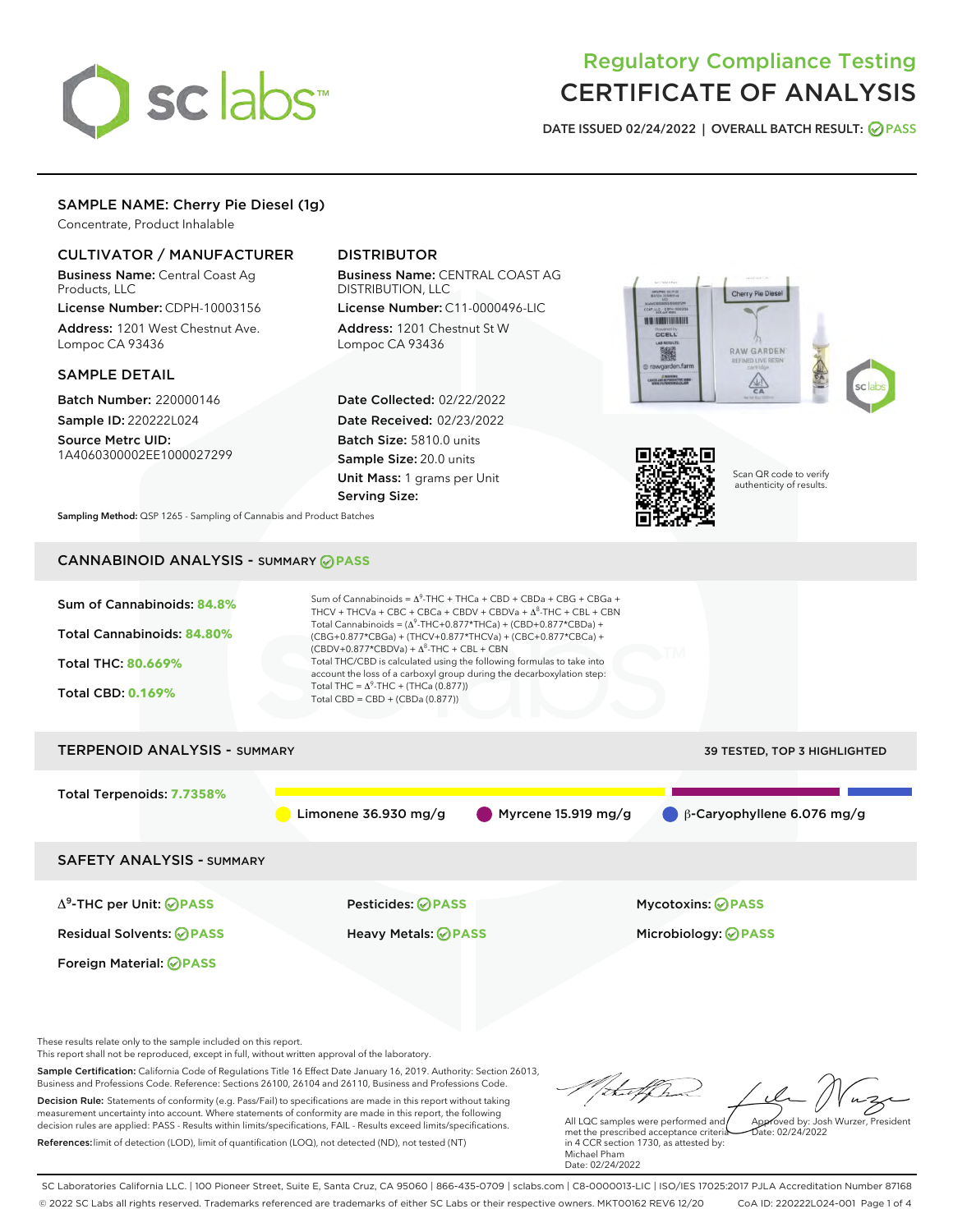



CHERRY PIE DIESEL (1G) | DATE ISSUED 02/24/2022 | OVERALL BATCH RESULT: **○** PASS

#### CANNABINOID TEST RESULTS - 02/23/2022 2 PASS

Tested by high-performance liquid chromatography with diode-array detection (HPLC-DAD). **Method:** QSP 1157 - Analysis of Cannabinoids by HPLC-DAD

#### TOTAL CANNABINOIDS: **84.80%**

Total Cannabinoids (Total THC) + (Total CBD) + (Total CBG) + (Total THCV) + (Total CBC) +  $(Total CBDV) +  $\Delta^8$ -THC + CBL + CBN$ 

TOTAL THC: **80.669%** Total THC (Δ<sup>9</sup> -THC+0.877\*THCa)

TOTAL CBD: **0.169%**

Total CBD (CBD+0.877\*CBDa)

TOTAL CBG: 3.526% Total CBG (CBG+0.877\*CBGa)

TOTAL THCV: 0.35% Total THCV (THCV+0.877\*THCVa)

TOTAL CBC: ND Total CBC (CBC+0.877\*CBCa)

TOTAL CBDV: ND Total CBDV (CBDV+0.877\*CBDVa)

| <b>COMPOUND</b>            | LOD/LOQ<br>(mg/g) | <b>MEASUREMENT</b><br><b>UNCERTAINTY</b><br>(mg/g) | <b>RESULT</b><br>(mg/g) | <b>RESULT</b><br>(%) |
|----------------------------|-------------------|----------------------------------------------------|-------------------------|----------------------|
| $\Delta^9$ -THC            | 0.06/0.26         | ±21.619                                            | 806.69                  | 80.669               |
| <b>CBG</b>                 | 0.06/0.19         | ±1.082                                             | 35.26                   | 3.526                |
| <b>THCV</b>                | 0.1/0.2           | ±0.14                                              | 3.5                     | 0.35                 |
| <b>CBD</b>                 | 0.07/0.29         | ±0.061                                             | 1.69                    | 0.169                |
| <b>CBN</b>                 | 0.1 / 0.3         | ±0.05                                              | 0.9                     | 0.09                 |
| $\Delta^8$ -THC            | 0.1 / 0.4         | N/A                                                | <b>ND</b>               | <b>ND</b>            |
| <b>THCa</b>                | 0.05/0.14         | N/A                                                | <b>ND</b>               | <b>ND</b>            |
| <b>THCVa</b>               | 0.07/0.20         | N/A                                                | <b>ND</b>               | <b>ND</b>            |
| <b>CBDa</b>                | 0.02/0.19         | N/A                                                | <b>ND</b>               | <b>ND</b>            |
| <b>CBDV</b>                | 0.04 / 0.15       | N/A                                                | <b>ND</b>               | <b>ND</b>            |
| <b>CBDVa</b>               | 0.03 / 0.53       | N/A                                                | <b>ND</b>               | <b>ND</b>            |
| <b>CBGa</b>                | 0.1/0.2           | N/A                                                | <b>ND</b>               | <b>ND</b>            |
| <b>CBL</b>                 | 0.06 / 0.24       | N/A                                                | <b>ND</b>               | <b>ND</b>            |
| <b>CBC</b>                 | 0.2 / 0.5         | N/A                                                | <b>ND</b>               | <b>ND</b>            |
| <b>CBCa</b>                | 0.07/0.28         | N/A                                                | <b>ND</b>               | <b>ND</b>            |
| <b>SUM OF CANNABINOIDS</b> |                   |                                                    | 848.0 mg/g              | 84.8%                |

#### **UNIT MASS: 1 grams per Unit**

| $\Delta^9$ -THC per Unit               | 1100 per-package limit | 806.69 mg/unit | <b>PASS</b> |
|----------------------------------------|------------------------|----------------|-------------|
| <b>Total THC per Unit</b>              |                        | 806.69 mg/unit |             |
| <b>CBD per Unit</b>                    |                        | $1.69$ mg/unit |             |
| <b>Total CBD per Unit</b>              |                        | $1.69$ mg/unit |             |
| <b>Sum of Cannabinoids</b><br>per Unit |                        | 848.0 mg/unit  |             |
| <b>Total Cannabinoids</b><br>per Unit  |                        | 848.0 mg/unit  |             |

| <b>COMPOUND</b>         | LOD/LOQ<br>(mg/g) | <b>MEASUREMENT</b><br><b>UNCERTAINTY</b><br>(mq/q) | <b>RESULT</b><br>(mg/g)                         | <b>RESULT</b><br>(%) |
|-------------------------|-------------------|----------------------------------------------------|-------------------------------------------------|----------------------|
| Limonene                | 0.005 / 0.016     | ±0.4099                                            | 36.930                                          | 3.6930               |
| <b>Myrcene</b>          | 0.008 / 0.025     | ±0.1592                                            | 15.919                                          | 1.5919               |
| β-Caryophyllene         | 0.004 / 0.012     | ±0.1683                                            | 6.076                                           | 0.6076               |
| β-Pinene                | 0.004 / 0.014     | ±0.0396                                            | 4.450                                           | 0.4450               |
| Linalool                | 0.009 / 0.032     | ±0.0948                                            | 3.204                                           | 0.3204               |
| $\alpha$ -Pinene        | 0.005 / 0.017     | ±0.0196                                            | 2.922                                           | 0.2922               |
| $\alpha$ -Humulene      | 0.009/0.029       | ±0.0414                                            | 1.657                                           | 0.1657               |
| Fenchol                 | 0.010 / 0.034     | ±0.0474                                            | 1.575                                           | 0.1575               |
| Terpineol               | 0.009 / 0.031     | ±0.0380                                            | 0.796                                           | 0.0796               |
| β-Ocimene               | 0.006 / 0.020     | ±0.0179                                            | 0.715                                           | 0.0715               |
| Terpinolene             | 0.008 / 0.026     | ±0.0108                                            | 0.681                                           | 0.0681               |
| Camphene                | 0.005 / 0.015     | ±0.0060                                            | 0.668                                           | 0.0668               |
| trans-ß-Farnesene       | 0.008 / 0.025     | ±0.0173                                            | 0.628                                           | 0.0628               |
| <b>Borneol</b>          | 0.005 / 0.016     | ±0.0080                                            | 0.245                                           | 0.0245               |
| Valencene               | 0.009 / 0.030     | ±0.0115                                            | 0.215                                           | 0.0215               |
| Fenchone                | 0.009 / 0.028     | ±0.0043                                            | 0.192                                           | 0.0192               |
| $\alpha$ -Bisabolol     | 0.008 / 0.026     | ±0.0053                                            | 0.128                                           | 0.0128               |
| Citronellol             | 0.003 / 0.010     | ±0.0027                                            | 0.071                                           | 0.0071               |
| Nerolidol               | 0.006 / 0.019     | ±0.0030                                            | 0.062                                           | 0.0062               |
| Geraniol                | 0.002 / 0.007     | ±0.0017                                            | 0.051                                           | 0.0051               |
| $\gamma$ -Terpinene     | 0.006 / 0.018     | ±0.0007                                            | 0.049                                           | 0.0049               |
| Eucalyptol              | 0.006 / 0.018     | ±0.0007                                            | 0.037                                           | 0.0037               |
| $\alpha$ -Terpinene     | 0.005 / 0.017     | ±0.0004                                            | 0.033                                           | 0.0033               |
| Sabinene Hydrate        | 0.006 / 0.022     | ±0.0009                                            | 0.029                                           | 0.0029               |
| $\alpha$ -Phellandrene  | 0.006 / 0.020     | ±0.0003                                            | 0.025                                           | 0.0025               |
| $\Delta^3$ -Carene      | 0.005 / 0.018     | N/A                                                | <loq< th=""><th><loq< th=""></loq<></th></loq<> | <loq< th=""></loq<>  |
| p-Cymene                | 0.005 / 0.016     | N/A                                                | <loq< th=""><th><loq< th=""></loq<></th></loq<> | <loq< th=""></loq<>  |
| Nerol                   | 0.003 / 0.011     | N/A                                                | $<$ LOQ                                         | $<$ LOQ              |
| Caryophyllene<br>Oxide  | 0.010 / 0.033     | N/A                                                | <loq< th=""><th><loq< th=""></loq<></th></loq<> | <loq< th=""></loq<>  |
| Sabinene                | 0.004 / 0.014     | N/A                                                | <b>ND</b>                                       | ND                   |
| Isopulegol              | 0.005 / 0.016     | N/A                                                | ND                                              | ND                   |
| Camphor                 | 0.006 / 0.019     | N/A                                                | <b>ND</b>                                       | ND                   |
| Isoborneol              | 0.004 / 0.012     | N/A                                                | ND                                              | ND                   |
| Menthol                 | 0.008 / 0.025     | N/A                                                | <b>ND</b>                                       | ND                   |
| Pulegone                | 0.003 / 0.011     | N/A                                                | <b>ND</b>                                       | ND                   |
| <b>Geranyl Acetate</b>  | 0.004 / 0.014     | N/A                                                | ND                                              | ND                   |
| $\alpha$ -Cedrene       | 0.005 / 0.016     | N/A                                                | ND                                              | ND                   |
| Guaiol                  | 0.009 / 0.030     | N/A                                                | ND                                              | ND                   |
| Cedrol                  | 0.008 / 0.027     | N/A                                                | ND                                              | ND                   |
| <b>TOTAL TERPENOIDS</b> |                   |                                                    | 77.358 mg/g                                     | 7.7358%              |

SC Laboratories California LLC. | 100 Pioneer Street, Suite E, Santa Cruz, CA 95060 | 866-435-0709 | sclabs.com | C8-0000013-LIC | ISO/IES 17025:2017 PJLA Accreditation Number 87168 © 2022 SC Labs all rights reserved. Trademarks referenced are trademarks of either SC Labs or their respective owners. MKT00162 REV6 12/20 CoA ID: 220222L024-001 Page 2 of 4

# TERPENOID TEST RESULTS - 02/24/2022

Terpene analysis utilizing gas chromatography-flame ionization detection (GC-FID). **Method:** QSP 1192 - Analysis of Terpenoids by GC-FID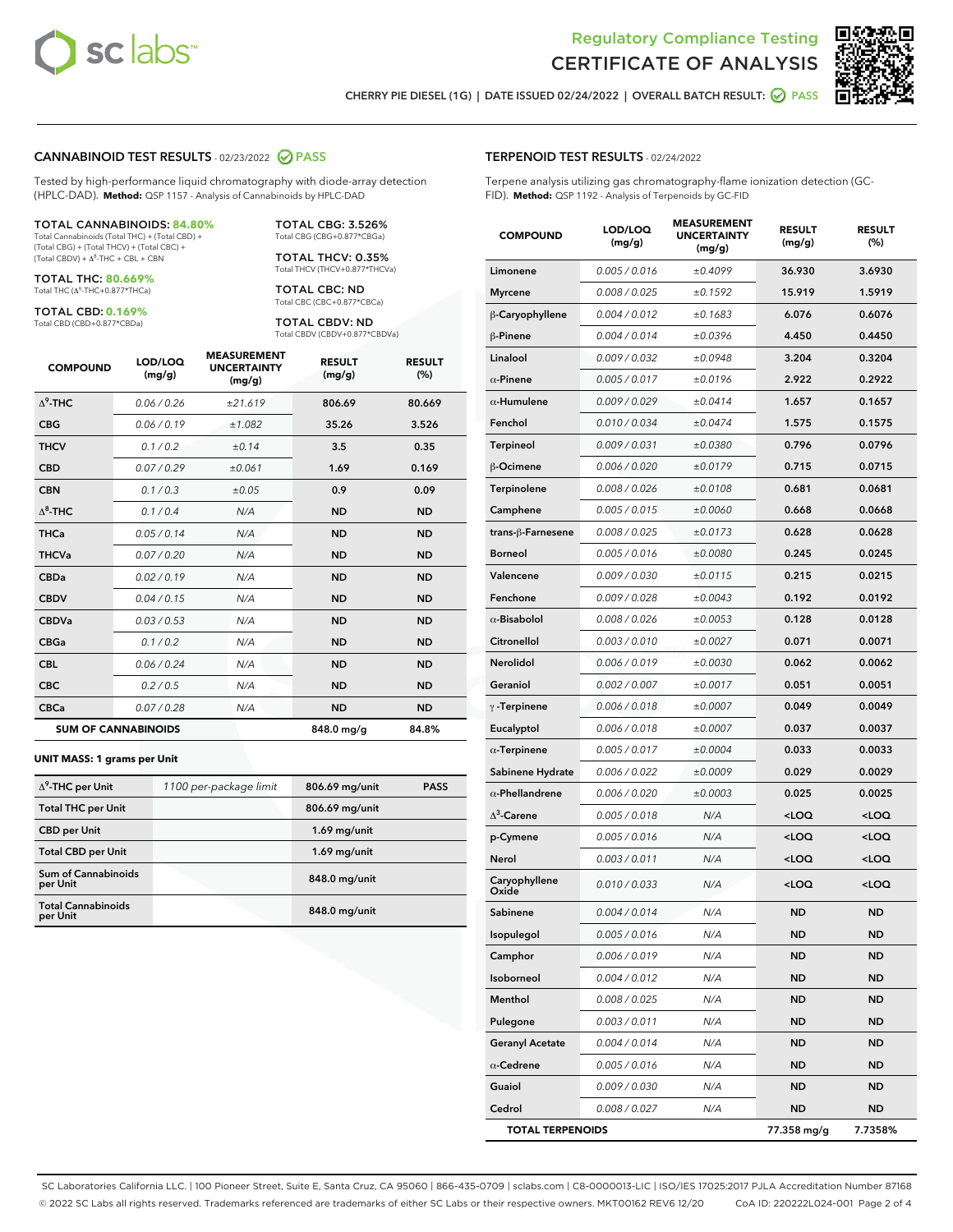



CHERRY PIE DIESEL (1G) | DATE ISSUED 02/24/2022 | OVERALL BATCH RESULT: ☑ PASS

# CATEGORY 1 PESTICIDE TEST RESULTS - 02/24/2022 2 PASS

Pesticide and plant growth regulator analysis utilizing high-performance liquid chromatography-mass spectrometry (HPLC-MS) or gas chromatography-mass spectrometry (GC-MS). \*GC-MS utilized where indicated. **Method:** QSP 1212 - Analysis of Pesticides and Mycotoxins by LC-MS or QSP 1213 - Analysis of Pesticides by GC-MS

| <b>COMPOUND</b>             | LOD/LOQ<br>$(\mu g/g)$ | <b>LIMIT</b><br>$(\mu g/g)$ | <b>UNCERTAINTY</b><br>$(\mu g/g)$ | <b>RESULT</b><br>$(\mu g/g)$ | <b>RESULT</b> |
|-----------------------------|------------------------|-----------------------------|-----------------------------------|------------------------------|---------------|
| <b>Aldicarb</b>             | 0.03 / 0.08            | $\geq$ LOD                  | N/A                               | <b>ND</b>                    | <b>PASS</b>   |
| Carbofuran                  | 0.02 / 0.05            | $\ge$ LOD                   | N/A                               | <b>ND</b>                    | <b>PASS</b>   |
| Chlordane*                  | 0.03/0.08              | $>$ LOD                     | N/A                               | <b>ND</b>                    | <b>PASS</b>   |
| Chlorfenapyr*               | 0.03/0.10              | $>$ LOD                     | N/A                               | <b>ND</b>                    | <b>PASS</b>   |
| Chlorpyrifos                | 0.02/0.06              | $\ge$ LOD                   | N/A                               | <b>ND</b>                    | <b>PASS</b>   |
| Coumaphos                   | 0.02 / 0.07            | $\ge$ LOD                   | N/A                               | <b>ND</b>                    | <b>PASS</b>   |
| <b>Daminozide</b>           | 0.02 / 0.07            | $\ge$ LOD                   | N/A                               | <b>ND</b>                    | <b>PASS</b>   |
| <b>Dichlorvos</b><br>(DDVP) | 0.03/0.09              | $\ge$ LOD                   | N/A                               | <b>ND</b>                    | <b>PASS</b>   |
| Dimethoate                  | 0.03/0.08              | $>$ LOD                     | N/A                               | <b>ND</b>                    | <b>PASS</b>   |
| Ethoprophos                 | 0.03/0.10              | $\ge$ LOD                   | N/A                               | <b>ND</b>                    | <b>PASS</b>   |
| Etofenprox                  | 0.02 / 0.06            | $>$ LOD                     | N/A                               | <b>ND</b>                    | <b>PASS</b>   |
| Fenoxycarb                  | 0.03 / 0.08            | $\ge$ LOD                   | N/A                               | <b>ND</b>                    | <b>PASS</b>   |
| Fipronil                    | 0.03 / 0.08            | $\ge$ LOD                   | N/A                               | <b>ND</b>                    | <b>PASS</b>   |
| Imazalil                    | 0.02 / 0.06            | $\ge$ LOD                   | N/A                               | <b>ND</b>                    | <b>PASS</b>   |
| <b>Methiocarb</b>           | 0.02 / 0.07            | $\ge$ LOD                   | N/A                               | <b>ND</b>                    | <b>PASS</b>   |
| Parathion-methyl            | 0.03/0.10              | $\ge$ LOD                   | N/A                               | <b>ND</b>                    | <b>PASS</b>   |
| <b>Mevinphos</b>            | 0.03/0.09              | $\ge$ LOD                   | N/A                               | <b>ND</b>                    | <b>PASS</b>   |
| Paclobutrazol               | 0.02 / 0.05            | $\ge$ LOD                   | N/A                               | <b>ND</b>                    | <b>PASS</b>   |
| Propoxur                    | 0.03/0.09              | $\ge$ LOD                   | N/A                               | <b>ND</b>                    | <b>PASS</b>   |
| Spiroxamine                 | 0.03 / 0.08            | $\ge$ LOD                   | N/A                               | <b>ND</b>                    | <b>PASS</b>   |
| Thiacloprid                 | 0.03/0.10              | $>$ LOD                     | N/A                               | <b>ND</b>                    | <b>PASS</b>   |

# CATEGORY 2 PESTICIDE TEST RESULTS - 02/24/2022 @ PASS

| <b>COMPOUND</b>          | LOD/LOO<br>$(\mu g/g)$ | <b>ACTION</b><br><b>LIMIT</b><br>$(\mu g/g)$ | <b>MEASUREMENT</b><br><b>UNCERTAINTY</b><br>$(\mu g/g)$ | <b>RESULT</b><br>$(\mu g/g)$ | <b>RESULT</b> |
|--------------------------|------------------------|----------------------------------------------|---------------------------------------------------------|------------------------------|---------------|
| Abamectin                | 0.03/0.10              | 0.1                                          | N/A                                                     | <b>ND</b>                    | <b>PASS</b>   |
| Acephate                 | 0.02/0.07              | 0.1                                          | N/A                                                     | <b>ND</b>                    | <b>PASS</b>   |
| Acequinocyl              | 0.02/0.07              | 0.1                                          | N/A                                                     | <b>ND</b>                    | <b>PASS</b>   |
| Acetamiprid              | 0.02/0.05              | 0.1                                          | N/A                                                     | <b>ND</b>                    | <b>PASS</b>   |
| Azoxystrobin             | 0.02/0.07              | 0.1                                          | N/A                                                     | <b>ND</b>                    | <b>PASS</b>   |
| <b>Bifenazate</b>        | 0.01/0.04              | 0.1                                          | N/A                                                     | <b>ND</b>                    | <b>PASS</b>   |
| <b>Bifenthrin</b>        | 0.02/0.05              | 3                                            | N/A                                                     | <b>ND</b>                    | <b>PASS</b>   |
| <b>Boscalid</b>          | 0.03/0.09              | 0.1                                          | N/A                                                     | <b>ND</b>                    | <b>PASS</b>   |
| Captan                   | 0.19/0.57              | 0.7                                          | N/A                                                     | <b>ND</b>                    | <b>PASS</b>   |
| Carbaryl                 | 0.02/0.06              | 0.5                                          | N/A                                                     | <b>ND</b>                    | <b>PASS</b>   |
| Chlorantranilip-<br>role | 0.04/0.12              | 10                                           | N/A                                                     | <b>ND</b>                    | <b>PASS</b>   |
| Clofentezine             | 0.03/0.09              | 0.1                                          | N/A                                                     | <b>ND</b>                    | <b>PASS</b>   |

### CATEGORY 2 PESTICIDE TEST RESULTS - 02/24/2022 continued

| <b>COMPOUND</b>               | LOD/LOQ<br>$(\mu g/g)$ | <b>ACTION</b><br><b>LIMIT</b><br>$(\mu g/g)$ | <b>MEASUREMENT</b><br><b>UNCERTAINTY</b><br>(µg/g) | <b>RESULT</b><br>(µg/g) | <b>RESULT</b> |
|-------------------------------|------------------------|----------------------------------------------|----------------------------------------------------|-------------------------|---------------|
| Cyfluthrin                    | 0.12 / 0.38            | $\overline{2}$                               | N/A                                                | <b>ND</b>               | <b>PASS</b>   |
| Cypermethrin                  | 0.11 / 0.32            | 1                                            | N/A                                                | <b>ND</b>               | <b>PASS</b>   |
| Diazinon                      | 0.02 / 0.05            | 0.1                                          | N/A                                                | <b>ND</b>               | <b>PASS</b>   |
| Dimethomorph                  | 0.03 / 0.09            | $\overline{\mathcal{L}}$                     | N/A                                                | ND                      | <b>PASS</b>   |
| Etoxazole                     | 0.02 / 0.06            | 0.1                                          | N/A                                                | <b>ND</b>               | <b>PASS</b>   |
| Fenhexamid                    | 0.03 / 0.09            | 0.1                                          | N/A                                                | <b>ND</b>               | <b>PASS</b>   |
| Fenpyroximate                 | 0.02 / 0.06            | 0.1                                          | N/A                                                | <b>ND</b>               | <b>PASS</b>   |
| Flonicamid                    | 0.03 / 0.10            | 0.1                                          | N/A                                                | <b>ND</b>               | <b>PASS</b>   |
| Fludioxonil                   | 0.03 / 0.10            | 0.1                                          | N/A                                                | <b>ND</b>               | <b>PASS</b>   |
| Hexythiazox                   | 0.02 / 0.07            | 0.1                                          | N/A                                                | <b>ND</b>               | <b>PASS</b>   |
| Imidacloprid                  | 0.04 / 0.11            | 5                                            | N/A                                                | <b>ND</b>               | <b>PASS</b>   |
| Kresoxim-methyl               | 0.02 / 0.07            | 0.1                                          | N/A                                                | <b>ND</b>               | <b>PASS</b>   |
| Malathion                     | 0.03 / 0.09            | 0.5                                          | N/A                                                | <b>ND</b>               | <b>PASS</b>   |
| Metalaxyl                     | 0.02 / 0.07            | $\overline{c}$                               | N/A                                                | ND                      | <b>PASS</b>   |
| Methomyl                      | 0.03 / 0.10            | 1                                            | N/A                                                | <b>ND</b>               | <b>PASS</b>   |
| Myclobutanil                  | 0.03 / 0.09            | 0.1                                          | N/A                                                | ND                      | <b>PASS</b>   |
| Naled                         | 0.02 / 0.07            | 0.1                                          | N/A                                                | ND                      | PASS          |
| Oxamyl                        | 0.04/0.11              | 0.5                                          | N/A                                                | <b>ND</b>               | <b>PASS</b>   |
| Pentachloronitro-<br>benzene* | 0.03 / 0.09            | 0.1                                          | N/A                                                | ND                      | PASS          |
| Permethrin                    | 0.04 / 0.12            | 0.5                                          | N/A                                                | <b>ND</b>               | <b>PASS</b>   |
| Phosmet                       | 0.03 / 0.10            | 0.1                                          | N/A                                                | ND                      | PASS          |
| Piperonyl<br><b>Butoxide</b>  | 0.02 / 0.07            | 3                                            | N/A                                                | <b>ND</b>               | <b>PASS</b>   |
| Prallethrin                   | 0.03 / 0.08            | 0.1                                          | N/A                                                | <b>ND</b>               | <b>PASS</b>   |
| Propiconazole                 | 0.02 / 0.07            | 0.1                                          | N/A                                                | ND                      | <b>PASS</b>   |
| Pyrethrins                    | 0.04 / 0.12            | 0.5                                          | N/A                                                | ND                      | PASS          |
| Pyridaben                     | 0.02 / 0.07            | 0.1                                          | N/A                                                | <b>ND</b>               | <b>PASS</b>   |
| Spinetoram                    | 0.02 / 0.07            | 0.1                                          | N/A                                                | ND                      | PASS          |
| Spinosad                      | 0.02 / 0.07            | 0.1                                          | N/A                                                | <b>ND</b>               | PASS          |
| Spiromesifen                  | 0.02 / 0.05            | 0.1                                          | N/A                                                | <b>ND</b>               | <b>PASS</b>   |
| Spirotetramat                 | 0.02 / 0.06            | 0.1                                          | N/A                                                | ND                      | <b>PASS</b>   |
| Tebuconazole                  | 0.02 / 0.07            | 0.1                                          | N/A                                                | ND                      | <b>PASS</b>   |
| Thiamethoxam                  | 0.03 / 0.10            | 5                                            | N/A                                                | <b>ND</b>               | <b>PASS</b>   |
| Trifloxystrobin               | 0.03 / 0.08            | 0.1                                          | N/A                                                | <b>ND</b>               | <b>PASS</b>   |

SC Laboratories California LLC. | 100 Pioneer Street, Suite E, Santa Cruz, CA 95060 | 866-435-0709 | sclabs.com | C8-0000013-LIC | ISO/IES 17025:2017 PJLA Accreditation Number 87168 © 2022 SC Labs all rights reserved. Trademarks referenced are trademarks of either SC Labs or their respective owners. MKT00162 REV6 12/20 CoA ID: 220222L024-001 Page 3 of 4